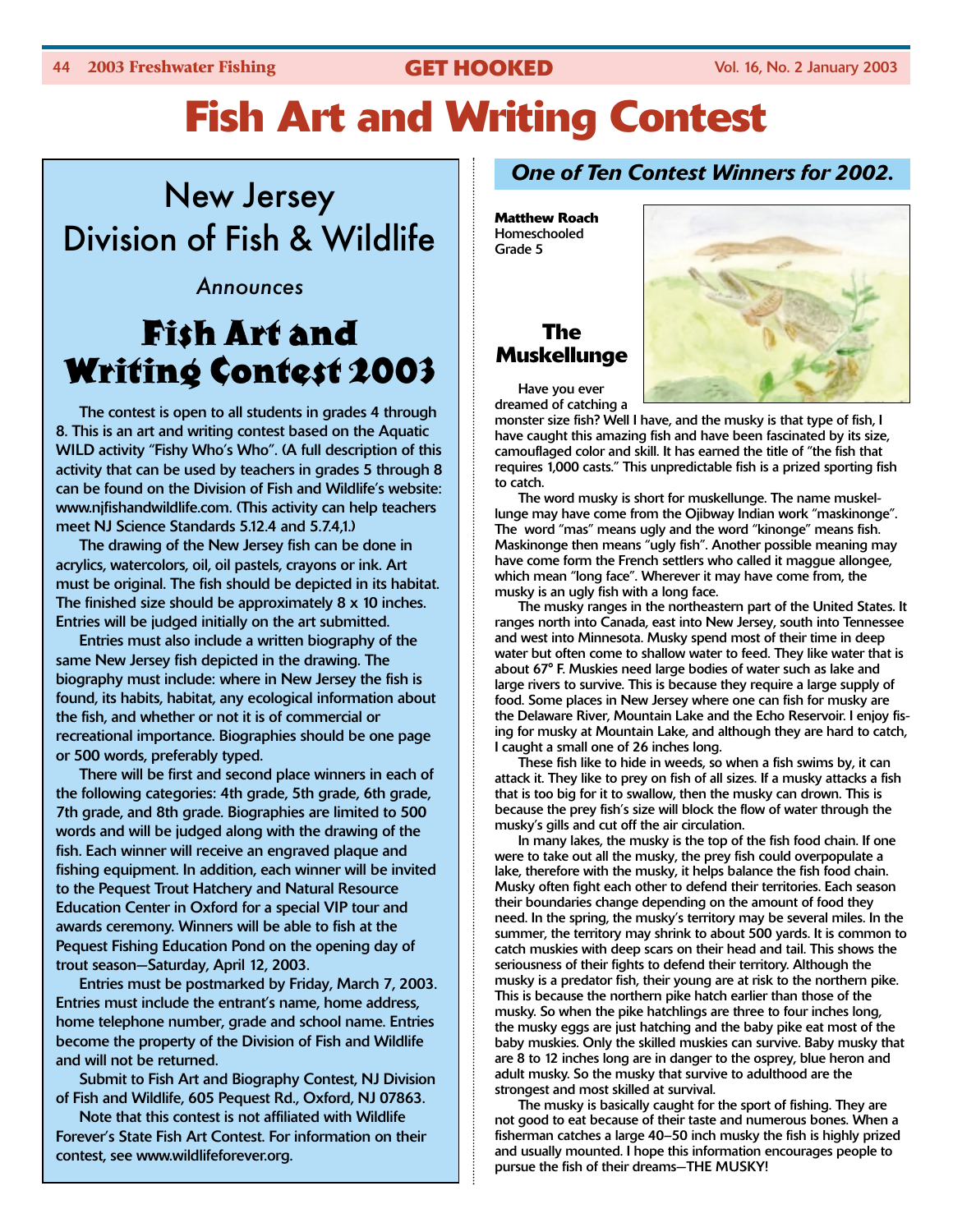#### Vol. 16, No. 2 January 2003 **GET HOOKED 2003 Freshwater Fishing** 45

#### ADVERTISEMENT



#### **Ray's Sport Shop North Plainfield, NJ**

Ray's Sport Shop, a 55-year-old sporting goods business, is located about an hour west of New York City, at 559 Route 22, North Plainfield, NJ. The 50,000 square foot store is open seven days a week and features an indoor pistol and rifle shooting range as well as various handgun proficiency and handgun qualification courses.

Ray's is the place to find all your outdoor equipment including a huge selection of hunting, fishing and camping gear as well as a Law Enforcement Division and Uniform Shop. The extensive inventory of firearms and ammunition is the largest in New Jersey. They carry all the major suppliers such as Winchester, Smith & Wesson, Remington, Browning, Hoyt, as well as Orvis, Penn, Shimano and others too numerous to mention.

Ray's offers a friendly atmosphere where a customer can feel comfortable browsing for a short time or maybe the whole day, without regard to whether a purchase is made or not. At Ray's you will find integrity and consistency—knowing that you will be treated fairly and with respect on every visit. Hours M–F 9–10, Sat & Sun 9–6.

### *TO ADVERTISE CALL BECKY YURGA AT 1-609-924-0100*





# **NEW JERSEY WILDLIFE VIEWING GUIDE**

The NJ Division of Fish and Wildlife is proud to announce the publication of the New Jersey Wildlife Viewing Guide. The publication of the Guide is the culmination of a two-year project coordinated by the Division's Endangered and Nongame Species Program to establish a network of viewing sites throughout the state.

The Guide beautifully illustrates the rich natural treasures that few people realize exist in the state. Experience the amazing diversity of New Jersey's wildlife and habitats at 87 of the state's best Wildlife Viewing Areas. The 165 page Guide is full of color photos and illustrations and provides directions to each site and information on site facilities, best viewing seasons and which animals and habitats can be seen.

Unique to the New Jersey Guide is the addition of Wildlife Diversity Tours. In four regions, expanded information is provided on five sites in each region that when experienced through a 2–3 day trip provide a deeper understanding and appreciation of the ecosystems and wildlife found in the region.

# *Order yours today by using the order form.*

*The creation of the Wildlife Viewing Guide and the development of a Watchable Wildlife Program for New Jersey was made possible in part through grants from the EPA, US Fish and Wildlife Service, National Park Service and Department of Defense. Major funding has been provided through proceeds from the sale of "Conserve Wildlife" license plates.*

| <b>WILDLIFE VIEWING GUIDE ORDER FORM</b>                                                                                                                                                                                                        |                                              |
|-------------------------------------------------------------------------------------------------------------------------------------------------------------------------------------------------------------------------------------------------|----------------------------------------------|
|                                                                                                                                                                                                                                                 |                                              |
| Address and the contract of the contract of the contract of the contract of the contract of the contract of the contract of the contract of the contract of the contract of the contract of the contract of the contract of th                  |                                              |
|                                                                                                                                                                                                                                                 |                                              |
| State <u>Cip</u> <b>Zip</b>                                                                                                                                                                                                                     |                                              |
| Send Check or Money Order for \$10.95 Plus \$3.95 S/H to:<br><b>New Jersey Department of Environmental Protection,</b><br>Division of Fish and Wildlife<br><b>Endangered and Nongame Species Program</b><br>PO Box 400 . Trenton, NJ 08625-0400 | `onserve<br>Endangered & Nonegate Species P. |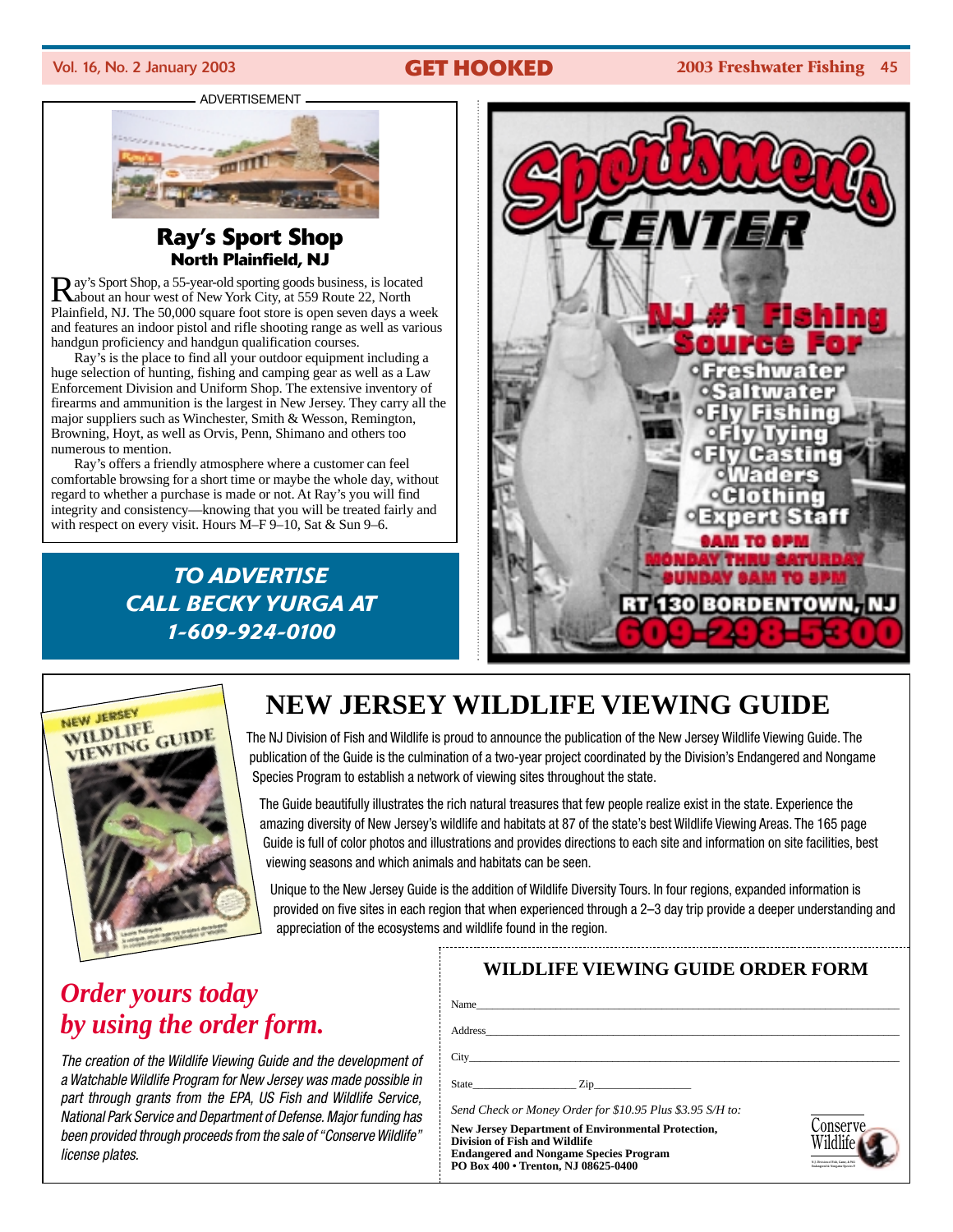# **CLASSIFIEDS CLASSIFIEDS**





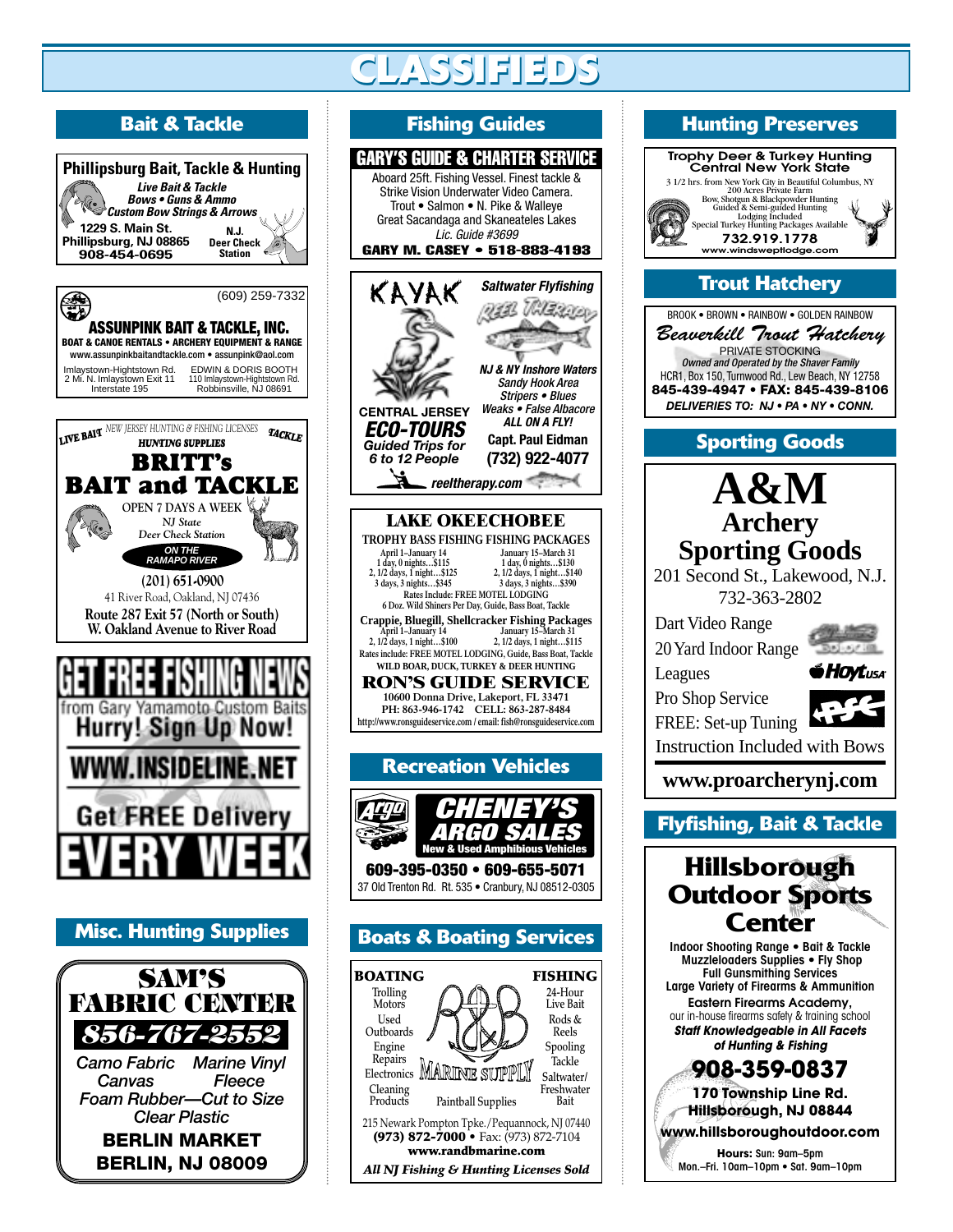





**OVER** 1,500 REELS 3,000 RODS 20,000 LURES IN STOCK

**Largest Selection of fresh & saltwater tackle in the state**

**(732) 899-3506 • 2621 Bridge Ave. Point Pleasant, N.J. 08742**

**Visit our Website www.reel-life.com**

# **EXPERIENCE • POWERAGE • POWER • SHART AND FROM • SHART • POWER • SHART • SHART • SHART • SHART • STARTING MAY 23RD**<br> **EXPERIENCE • POWER • SHART • SHART • SHART • SHART • SHART • STARTING MAY 23RD**<br> **POPEN 24 HOURS EVERYD STARTING MAY 23RD OPEN 24 HOURS EVERYDAY** *WE HAVE ALL YOUR LIVE & FROZEN BAIT NEEDS*

**SQUID • KILLIES • EELS • SANDWORMS • BLOODWORMS FRESH AND FROZEN CLAMS • FIDDLER CRABS • GREEN CRABS • FLATS OF BUTTERFISH • MACKEREL • BUNKER**

**STOP IN TODAY!**

**COASTA DEL MAR • SHAKESPEARE • LUNKER CITY • STILLWATER • ROGUE • BRAID • PRO-LINE • HODGEMAN**